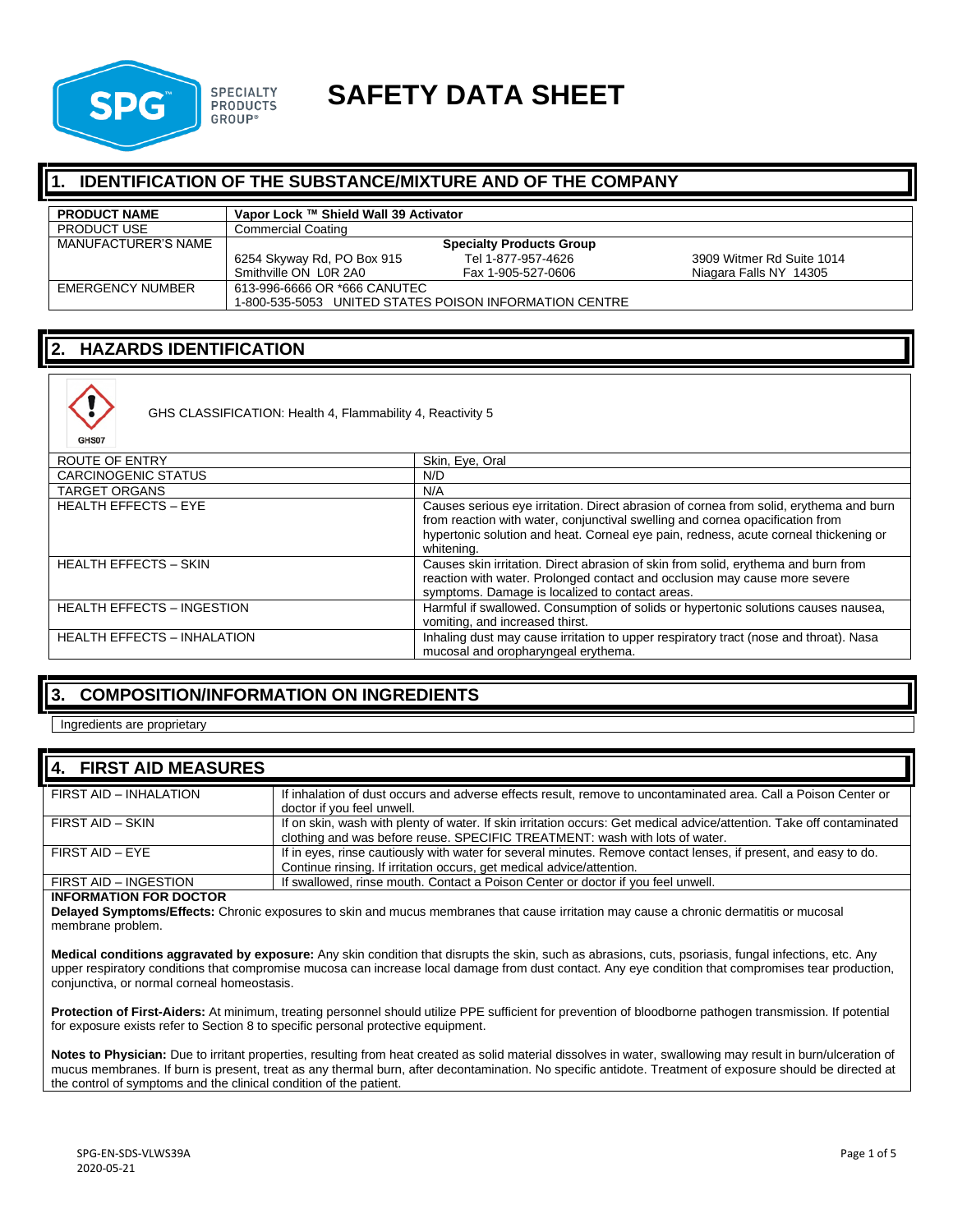#### **5. FIRE FIGHTING MEASURES**

| CONDITIONS OF FLAMMABILTIY                       | This material does not burn.                              |
|--------------------------------------------------|-----------------------------------------------------------|
| EXTINGUISHING MEDIA                              | Use extinguishing agents appropriate for surrounding fire |
| EXPLOSION DATA - SENSITIVITY TO IMPACT           | None                                                      |
| EXPLOSION DATA – SENSITIVITY TO STATIC DISCHARGE | N/A                                                       |
| PROTECTIVE EQUIPMENT FOR FIRE FIGHTING           | None                                                      |
| SPECIAL HAZARDS OF PRODUCT                       | None                                                      |

#### **6. ACCIDENTAL RELEASE MEASURES**

| <b>SPILL PROCEDURES</b>   | Small and large spills: Contain spilled material if possible. Collect in suitable and properly labeled container. |
|---------------------------|-------------------------------------------------------------------------------------------------------------------|
|                           | Flush residue with plenty of water. See Section 13, Disposal considerations, for additional information.          |
| PERSONAL PRECAUTIONS      | Isolate area. Keep unnecessary and unprotected personnel from entering the area. Spilled material may cause a     |
|                           | slipping hazard on some surfaces, Use appropriate safety equipment. For additional information, refer to Section  |
|                           | 8, exposure Controls and Personal Protection. Refer to Section 7, Handling for additional precautionary           |
|                           | measures.                                                                                                         |
| ENVIRONMENTAL PRECAUTIONS | Deluge spills with a 10% salt or brine solution to solidify solids.                                               |
|                           | Soak up exuded liquids with inert absorbent material and collect in ventilated waste container for disposal.      |
|                           |                                                                                                                   |

#### **REFERENCES TO OTHER SECTIONS**

See Section 7 for information on safe handling

See Section 8 for information on personal protection equipment

See Section 13 for disposal information

#### **7. HANDLING AND STORAGE**

| <b>HANDLING</b> | Heat developed during diluting or dissolving is very high. Use cool water when diluting or dissolving (temperature less |
|-----------------|-------------------------------------------------------------------------------------------------------------------------|
|                 | than 80°F, 27°C). Avoid contact with eyes, skin, and clothing. Don't swallow. Wash thoroughly after handling. See       |
|                 | Section 8: EXPOSURE CONTROLS AND PERSONAL PROTECTION.                                                                   |
| <b>STORAGE</b>  | Store in a dry place. Protect from atmospheric moisture. Keep container tightly closed. Keep separated from             |
|                 | incompatible substances (see below or Section 10 of the Safety Data Sheet).                                             |

#### **INCOMPATIBILITIES/MATERIALS TO AVOID**

Heat is generated when mixed with water or aqueous acids, Spattering and boiling can occur.

Avoid contact with bromide trifluoride, 2-furan percarboxylic acid because calcium chloride is incompatible with those substances.

Contact with zinc forms flammable hydrogen gas, which can be explosive.

Catalyzes exothermic polymerization of methyl vinyl ether.

Attacks metals in the presence of moisture and may release flammable hydrogen gas.

Reaction of bromide impurity with oxidizing materials may generate trace levels of impurities such as bromates.

**SPECIFIC END USE(S)** 

No further relevant information available

### **8. EXPOSURE CONTROLS/PERSONAL PROTECTION**

| <b>ENGINEERING CONTROL</b><br><b>MEASURES</b> | Use local exhaust ventilation, or other engineering controls to maintain airborne levels below exposure limit<br>requirements or quidelines. If there are no applicable exposure limit requirements or quidelines, general<br>ventilation should be sufficient for most operations. Local exhaust ventilation may be necessary for some<br>operations.                                                                                                                                                                                                                                                                                                                                                                                                                                     |
|-----------------------------------------------|--------------------------------------------------------------------------------------------------------------------------------------------------------------------------------------------------------------------------------------------------------------------------------------------------------------------------------------------------------------------------------------------------------------------------------------------------------------------------------------------------------------------------------------------------------------------------------------------------------------------------------------------------------------------------------------------------------------------------------------------------------------------------------------------|
| RESPIRATORY PROTECTION                        | Respiratory protection should be worn when there is a potential to exceed the exposure limit requirements or<br>guidelines. If there are no applicable exposure limit requirements or guidelines, wear respiratory protection when<br>adverse effects, such as respiratory irritation or discomfort have been experienced, or where indicated by your<br>risk assessment process. In dusty or misty atmospheres, use an approved particulate respirator. The following<br>should be effective types of air-purifying respirators: High efficiency particulate air (HEPA) N95. A respiratory<br>protection program that meets 29 CFR 1910.134 must be followed whenever workplace conditions warrant use of<br>a respirator.                                                                |
| <b>HAND PROTECTION</b>                        | Use gloves constructed of chemical resistant material. If hands are cut or scratched, use gloves chemically<br>resistant to this material even for brief exposures. Examples of preferred glove barrier materials include:<br>Neoprene, polyvinyl chloride ("PVC" or "vinyl"). Nitrile/butadiene rubber ("nitrile" or NBR"). NOTICE: The selection<br>of a specific glove for a particular application and juration of use in a workplace should also take into account all<br>relevant workplace factors such as, but not limited to: Other chemicals which may be handled, physical<br>requirements (cut/puncture protection, dexterity, thermal protection). Potential body reactions to glove materials,<br>as well as the instructions/specifications provided by the glove supplier. |
| <b>EYE PROTECTION</b>                         | Wear safety glasses with side-shields. For dusty operations or when handling solutions of the material, wear<br>chemical goggles.                                                                                                                                                                                                                                                                                                                                                                                                                                                                                                                                                                                                                                                          |
| <b>BODY PROTECTION</b>                        | Wear clean, body-covering clothing.                                                                                                                                                                                                                                                                                                                                                                                                                                                                                                                                                                                                                                                                                                                                                        |
| PROTECTION DURING<br><b>APPLICATION</b>       | None Required                                                                                                                                                                                                                                                                                                                                                                                                                                                                                                                                                                                                                                                                                                                                                                              |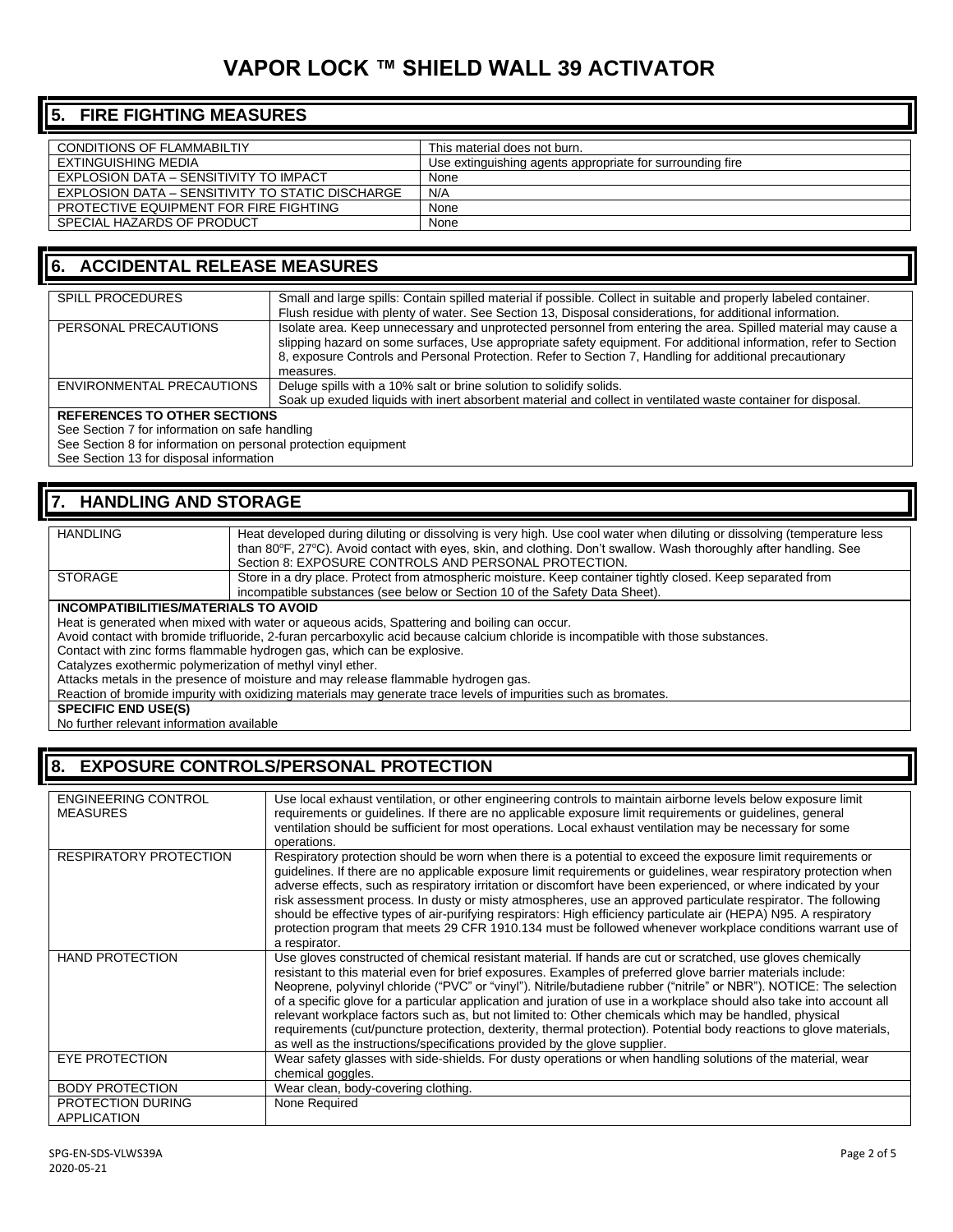## **9. PHYSICAL AND CHEMICAL PROPERTIES**

| PHYSICAL STATE                        | <b>Flakes</b>                     |
|---------------------------------------|-----------------------------------|
| <b>ODOUR &amp; APPEARANCE</b>         | White, Odorless                   |
| <b>ODOR THRESHOLD (ppm)</b>           | No Data Available/a               |
| <b>SPECIFIC GRAVITY</b>               | N/A                               |
| VAPOR DENSITY (AIR = 1)               | Data Not Available                |
| VAPOR PRESSURE (20°C)                 | Negligible at ambient temperature |
| EVAPORATION RATE (nBuAcetate = 1)     | Data Not Available                |
| <b>BOILING POINT (°C)</b>             | N/A                               |
| <b>FREEZING POINT (°C)</b>            | N/A                               |
| AUTOIGNITION (°C)                     | N/A                               |
| рH                                    | N/A                               |
| COEFFICIENT OF WATER/OIL DISTRIBUTION | Completely soluble in water       |
| SOLUBULITY IN WATER                   | Readily soluble                   |
| $VOC$ (g/l)                           |                                   |
| FLASH POINT (PMCC) (°C/F)             | N/A                               |
| UPPER FLAMMABLE LIMIT %VOL            | N/A                               |
| LOWER FLAMMABLE LIMIT %VOL            | N/A                               |

| <b>10. STABILITY AND REACTIVITY</b>     |                                                                                                                                                                                                                                                                                                                                                                                                                                                                                                                                                                                     |
|-----------------------------------------|-------------------------------------------------------------------------------------------------------------------------------------------------------------------------------------------------------------------------------------------------------------------------------------------------------------------------------------------------------------------------------------------------------------------------------------------------------------------------------------------------------------------------------------------------------------------------------------|
| <b>STABILITY</b>                        | Stable at normal temperatures and pressures. Hygroscopic. Liberates large amounts of heat when<br>dissolving in water or aqueous acids.                                                                                                                                                                                                                                                                                                                                                                                                                                             |
| <b>CONDITIONS TO AVOID</b>              | None Known                                                                                                                                                                                                                                                                                                                                                                                                                                                                                                                                                                          |
| <b>MATERIALS TO AVOID</b>               | Heat is generated when mixed with water or aqueous acids. Spattering and boiling can occur. Avoid<br>contact with bromide trifluoride, 2-furan percarboxylic acid because calcium chloride is incompatible<br>with those substances. Contact with zinc forms flammable hydrogen gas, which can be explosive.<br>Catalyzes exothermic polymerization of methyl vinyl ether. Attacks metals in the presence of moisture<br>and may release flammable hydrogen gas. Reaction of bromide impurity with oxidizing materials may<br>generate trace levels of impurities such as bromates. |
| <b>HAZARDOUS POLYMERIZATION</b>         | Will not occur                                                                                                                                                                                                                                                                                                                                                                                                                                                                                                                                                                      |
| <b>HAZARDOUS DECOMPOSITION PRODUCTS</b> | Formed under fire conditions: hydrogen chloride gas, calcium oxide                                                                                                                                                                                                                                                                                                                                                                                                                                                                                                                  |

## **11. TOXICOLOGICAL INFORMATION**

| EFFECTS OF ACUTE EXPOSURE   | Skin and tissue irritation                                        |
|-----------------------------|-------------------------------------------------------------------|
| EFFECTS OF CHRONIC EXPOSURE | Chronic exposure to calcium chloride may cause chronic dermatitis |
| <b>EXPOSURE LIMITS</b>      | N/A                                                               |
| <b>IRRITANCY</b>            | May cause irritation                                              |
| <b>SENSITIZATION</b>        | N/A                                                               |
| <b>CARCINOGENICITY</b>      | None Reported                                                     |
| REPRODUCTIVE TOXICITY       | None Reported                                                     |
| <b>TERATOGENICITY</b>       | None Reported                                                     |
| MUTAGENICITY                | None Reported                                                     |

| <b>12. ECOLOGICAL INFORMATION</b> |                                                                |
|-----------------------------------|----------------------------------------------------------------|
| <b>MOBILITY</b>                   | Mobile                                                         |
| PERSISTENCE/DEGRADABILITY         | Non-Biodegradable                                              |
| BIO-ACCUMULATION                  | Low Level Bioaccumulation                                      |
| <b>ECOTOXICITY</b>                | c 8 g/L for Lepomic Macro Chirus<br>c 7.6 g/L for Daphne Magna |

### **13. DISPOSAL CONSIDERATIONS**

Follow Federal, Provincial/State and local regulations regarding disposal. **UNCLEANED PACKAGINGS**

**Recommendation:** Disposal must be made according to official regulations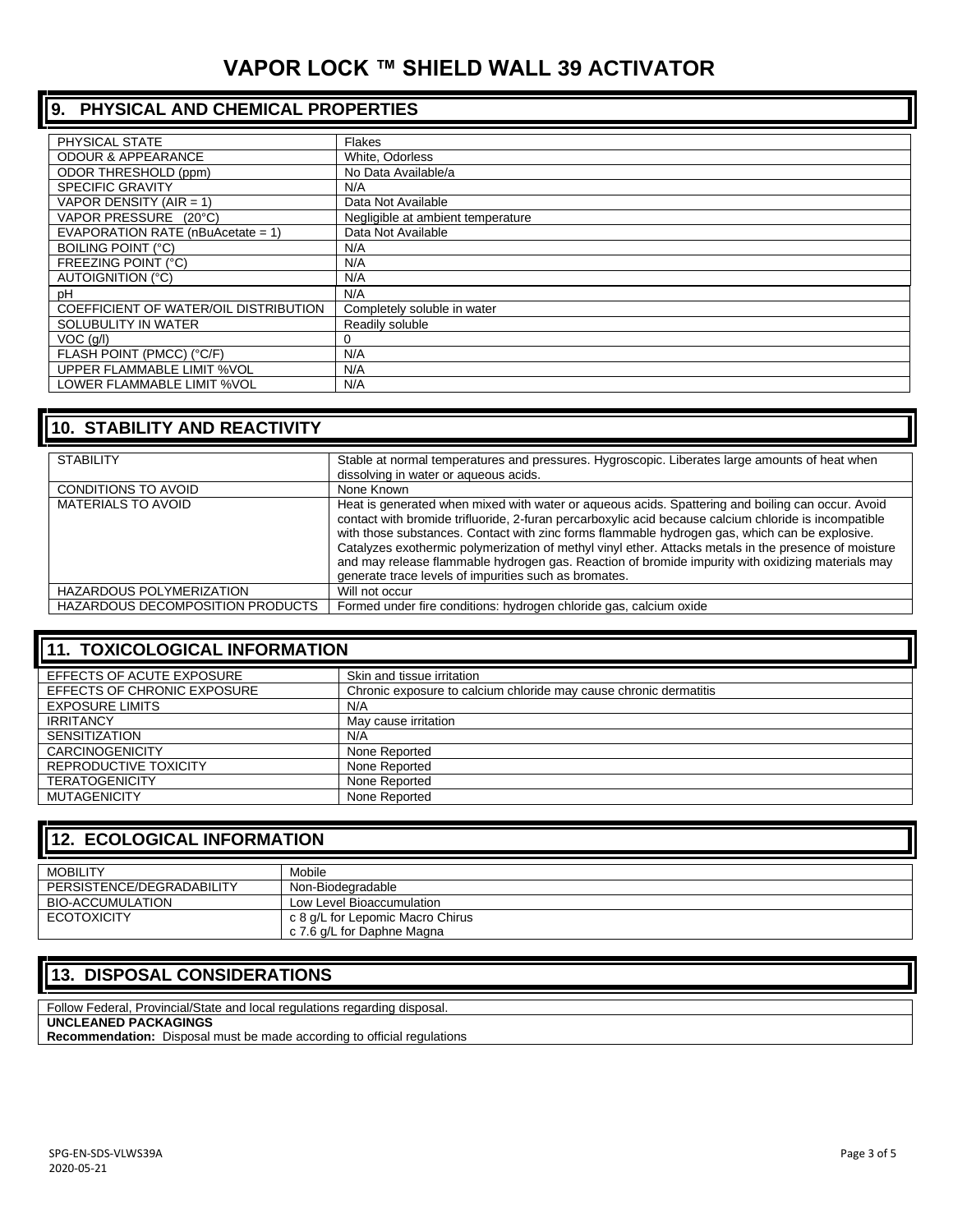| <b>14. TRANSPORTATION INFORMATION</b> |                                                            |
|---------------------------------------|------------------------------------------------------------|
|                                       |                                                            |
| <b>CANADA</b>                         | <b>TDG CLASSIFICATION</b>                                  |
| <b>HAZARD LABEL</b>                   | <b>NOT REQUIRED</b>                                        |
| <b>EXPORT</b>                         |                                                            |
| <b>DOT CFR 172.101 DATA</b>           | Not Regulated                                              |
| UN PROPER SHIPPING NAME               | Not Regulated                                              |
| UN CLASS                              | <b>UN 3257</b>                                             |
| UN NUMBER                             | N/A                                                        |
| UN PACKAGING GROUP                    | N/A                                                        |
| <b>FLASH POINT</b>                    | N/A                                                        |
| <b>HAZARDOUS MATERIAL</b>             | Not Regulated                                              |
| <b>HAZARD LABEL</b>                   | N/A                                                        |
| <b>MARINE POLLUTANT</b>               | <b>No</b>                                                  |
| SPECIFIC PRECAUTIONS FOR USER         | Appropriate advice on safety should accompany the package. |
|                                       |                                                            |
| <b>15. REGULATORY INFORMATION</b>     |                                                            |
|                                       |                                                            |
| <b>WHMIS SYMBOL</b><br><b>A</b>       |                                                            |

Not regulated by the Transportation of Dangerous Goods regulations

WHMIS Classification: Not regulated T.D.G Classification: Non regulated 8052-42-4

CEPA STATUS (DSL): No information available

y GHS07

|                              | OLI A UTATUU (DUL). TYÖ IIIIUIIII&KUI AVAIIADIO                                                                                                    |
|------------------------------|----------------------------------------------------------------------------------------------------------------------------------------------------|
|                              | This product has been classified in accordance with the hazard criteria of the Controlled Products Regulations (CPR) and the MSDS contains all the |
| information required by CPR. |                                                                                                                                                    |
| Canada:                      | This product has been classified in accordance with the hazard criteria of the Controlled Products Regulations and the SDS contains                |
|                              | all the information required by the Controlled Products Regulations.                                                                               |
| USA:                         | TSCA 12 (b): This product is not subject to export notification.                                                                                   |
|                              | OSHA: This material is considered hazardous under OSHA Hazard Standard (29CFR 1910.1200).                                                          |
|                              | CERCLA: Not Regulated.                                                                                                                             |
|                              | SARA EHS Chemical (40 CFR 355.30) Not Regulated                                                                                                    |
|                              | EPCRA SECTIONS 311/312 HAZARD CATEGORIES (40 CFR 370.10): Acute Health Hazard                                                                      |

EPCRA SECTION 313 (40 CFR 372.65): To the best of our knowledge, this product does not contain chemicals at levels which require reporting under this statute. OSHA PROCESS SAFETY (PSM) (29 CFR 1910.119): Not Regulated